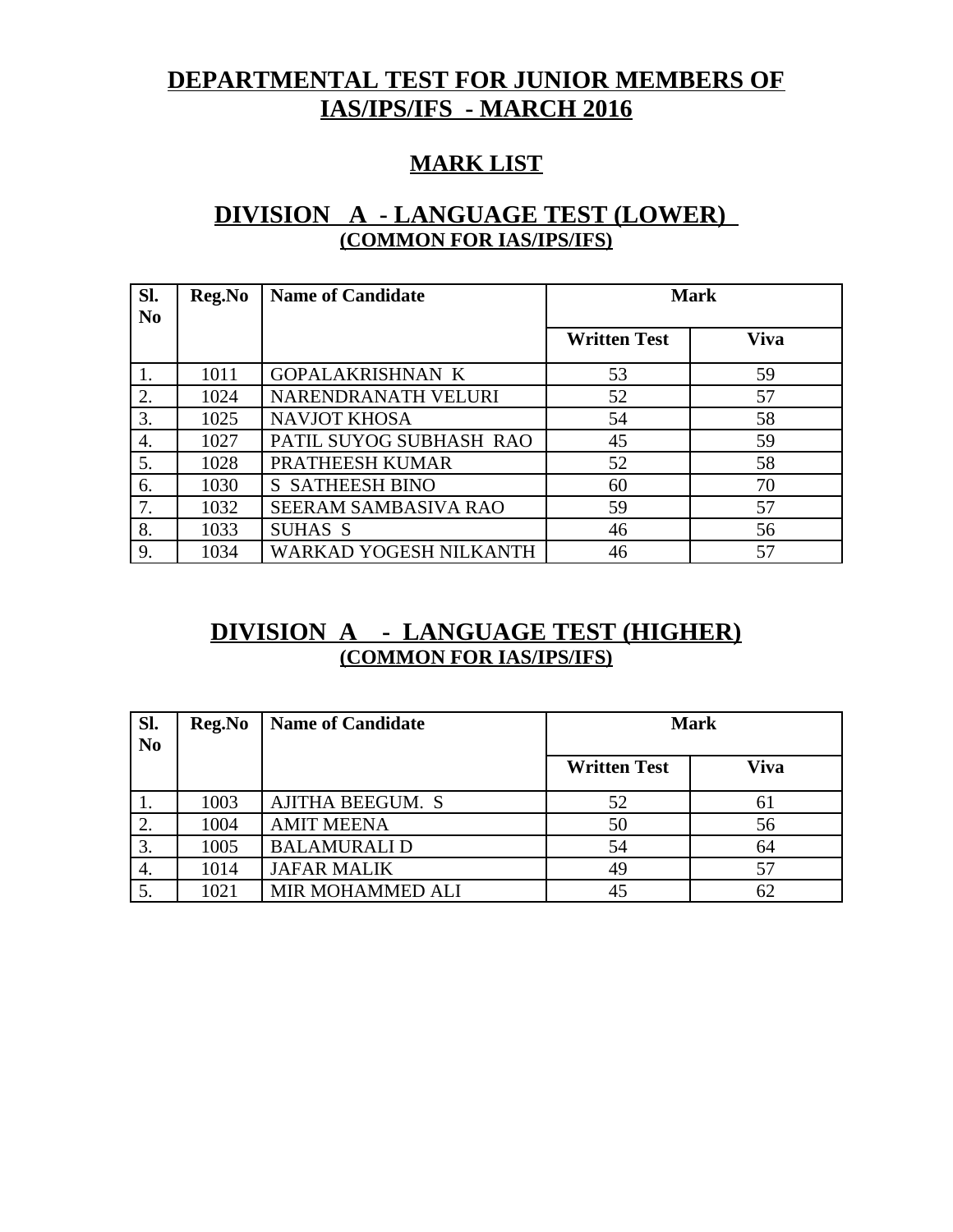# **DEPARTMENTAL TEST FOR JUNIOR MEMBERS OF IAS - MARCH 2016**

### **DIVISION B1 - LOWER STANDARD HELD ON : 20 – 07 -2016**

| Sl.<br>N <sub>0</sub> | Reg.No | Name of Candidate           | Mark |
|-----------------------|--------|-----------------------------|------|
|                       | 1032   | <b>SEERAM SAMBASIVA RAO</b> | -60  |

#### **DIVISION B2 - LOWER HELD ON : 21 – 07 -2016**

#### **-NIL-**

# **DIVISION C - LOWER**

**HELD ON : 22 – 07 -2016**

| ' Sl.<br>N <sub>0</sub> |      | <b>Reg.No</b>   Name of Candidate | <b>Mark</b> |
|-------------------------|------|-----------------------------------|-------------|
|                         | 1011 | <b>GOPALAKRISHNAN. K</b>          | 118         |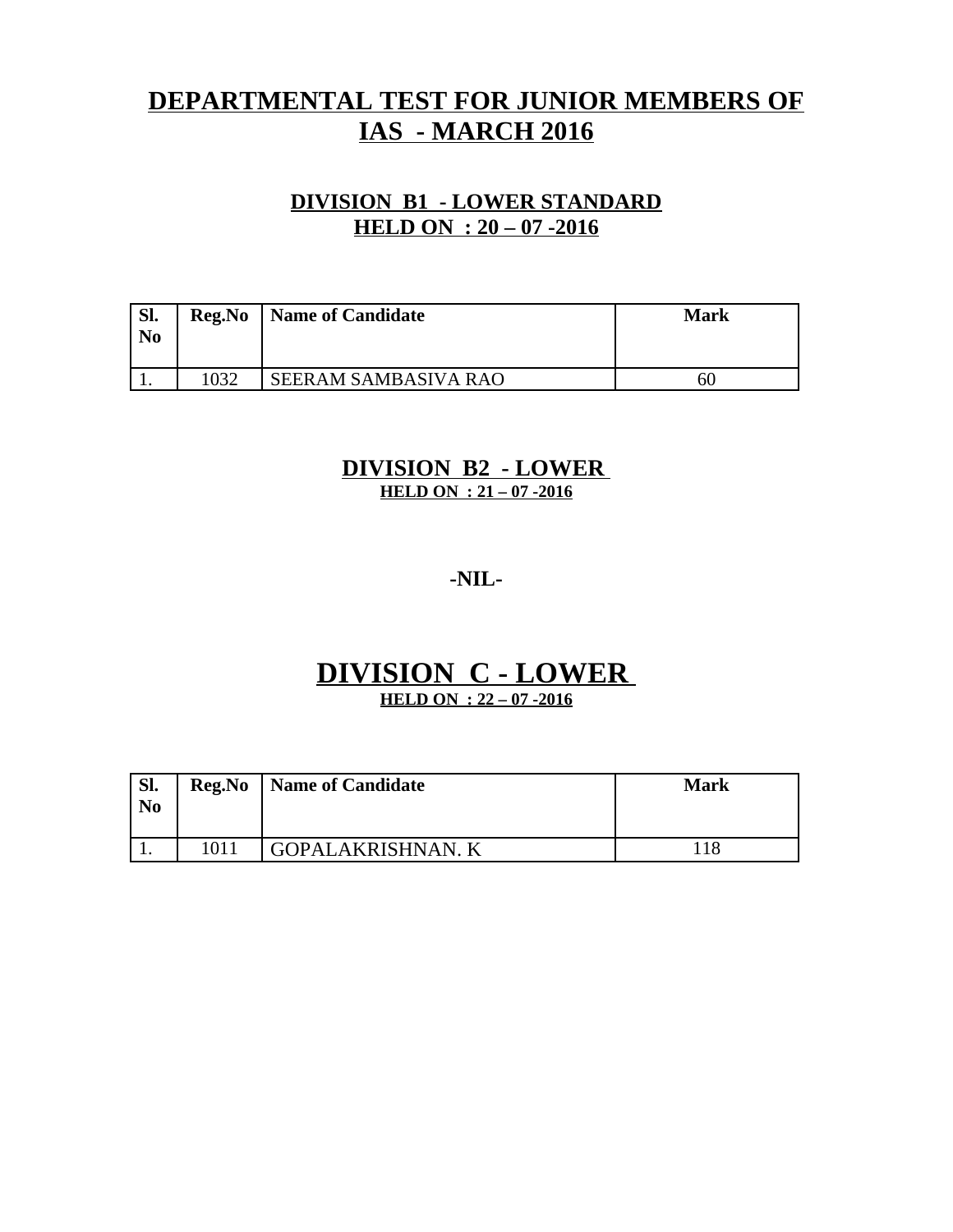# **DIVISION D - LOWER**

**HELD ON : 23 – 07 -2016**

| SI.<br>N <sub>0</sub> | Reg.No | Name of Candidate        | Mark |
|-----------------------|--------|--------------------------|------|
|                       | 1011   | <b>GOPALAKRISHNAN. K</b> | 37   |
|                       | 1022   | NARASIMHUGARI TL REDDY   | 50   |

# **DIVISION C – HIGHER**

**HELD ON : 03 – 08 -2016**

| SI.            | Reg.No | <b>Name of Candidate</b>    | <b>Mark</b> |
|----------------|--------|-----------------------------|-------------|
| N <sub>0</sub> |        |                             |             |
|                |        |                             |             |
|                | 1009   | DR. SRIRAM VENKITARAMAN     | 121         |
|                | 1012   | <b>HARITHA V KUMAR</b>      | 134         |
| 3.             | 1015   | <b>JEEVAN BABU K</b>        | 98          |
| 4.             | 1021   | MIR MOHAMMED ALI            | 119         |
| 5.             | 1022   | NARASIMHUGARI TL REDDY      | 133         |
| 6.             | 1026   | NOOH PB                     | 108         |
| 7.             | 1032   | <b>SEERAM SAMBASIVA RAO</b> | 138         |

### **DIVISION D – HIGHER HELD ON : 04 – 08 -2016**

| Sl.<br>N <sub>0</sub> | Reg.No | Name of Candidate      | <b>Mark</b> |
|-----------------------|--------|------------------------|-------------|
|                       | 1012   | <b>HARITHA V KUMAR</b> | 61          |
|                       | 1026   | NOOH P B               | 57          |
| $\sqrt{2}$            | 1032   | SEERAM SAMBASIVA RAO   | 54          |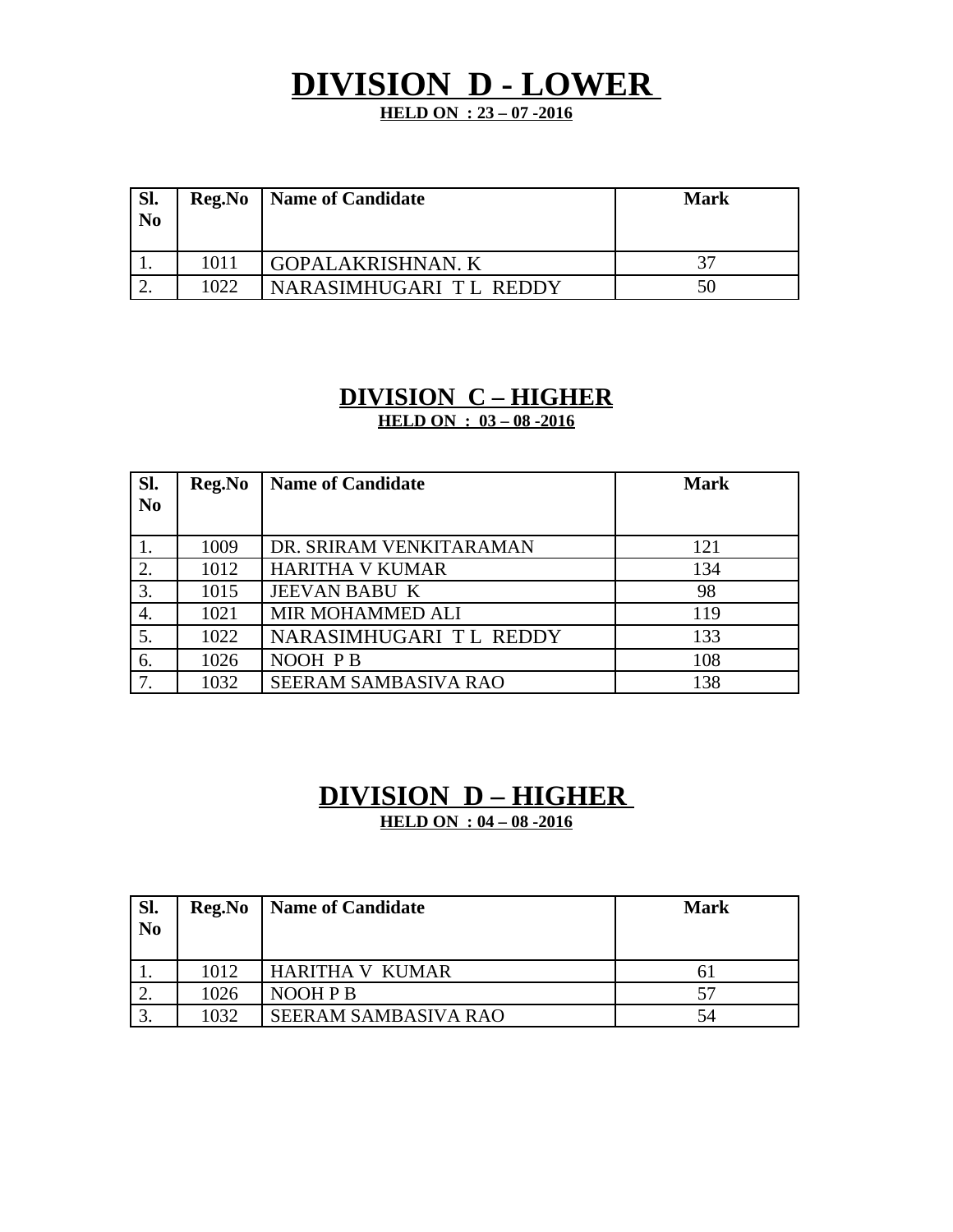# **DIVISION E – HIGHER**

**HELD ON : 05 – 08 -2016**

| Sl.<br>N <sub>0</sub> | Reg.No | <b>Name of Candidate</b>    | <b>Mark</b> |
|-----------------------|--------|-----------------------------|-------------|
|                       | 1012   | <b>HARITHA V KUMAR</b>      | 73          |
|                       | 1026   | NOOH P B                    | 66          |
|                       | 1032   | <b>SEERAM SAMBASIVA RAO</b> | 64          |

# **DIVISION B – HIGHER**

**UNIFIED ACCOUNT TEST (Common Test for Jr Members of IAS/IPS/IFS)**

**HELD ON : 25 – 07 -2016**

| SI.            | <b>Reg.No</b> | <b>Name of Candidate</b>    | <b>Mark</b> |
|----------------|---------------|-----------------------------|-------------|
| N <sub>0</sub> |               |                             |             |
|                |               |                             |             |
|                | 1011          | <b>GOPALAKRISHNAN K</b>     |             |
|                | 1012          | <b>HARITHA V KUMAR</b>      | 45          |
|                | 1026          | NOOH P B                    | 44          |
| 4.             | 1032          | <b>SEERAM SAMBASIVA RAO</b> | 44          |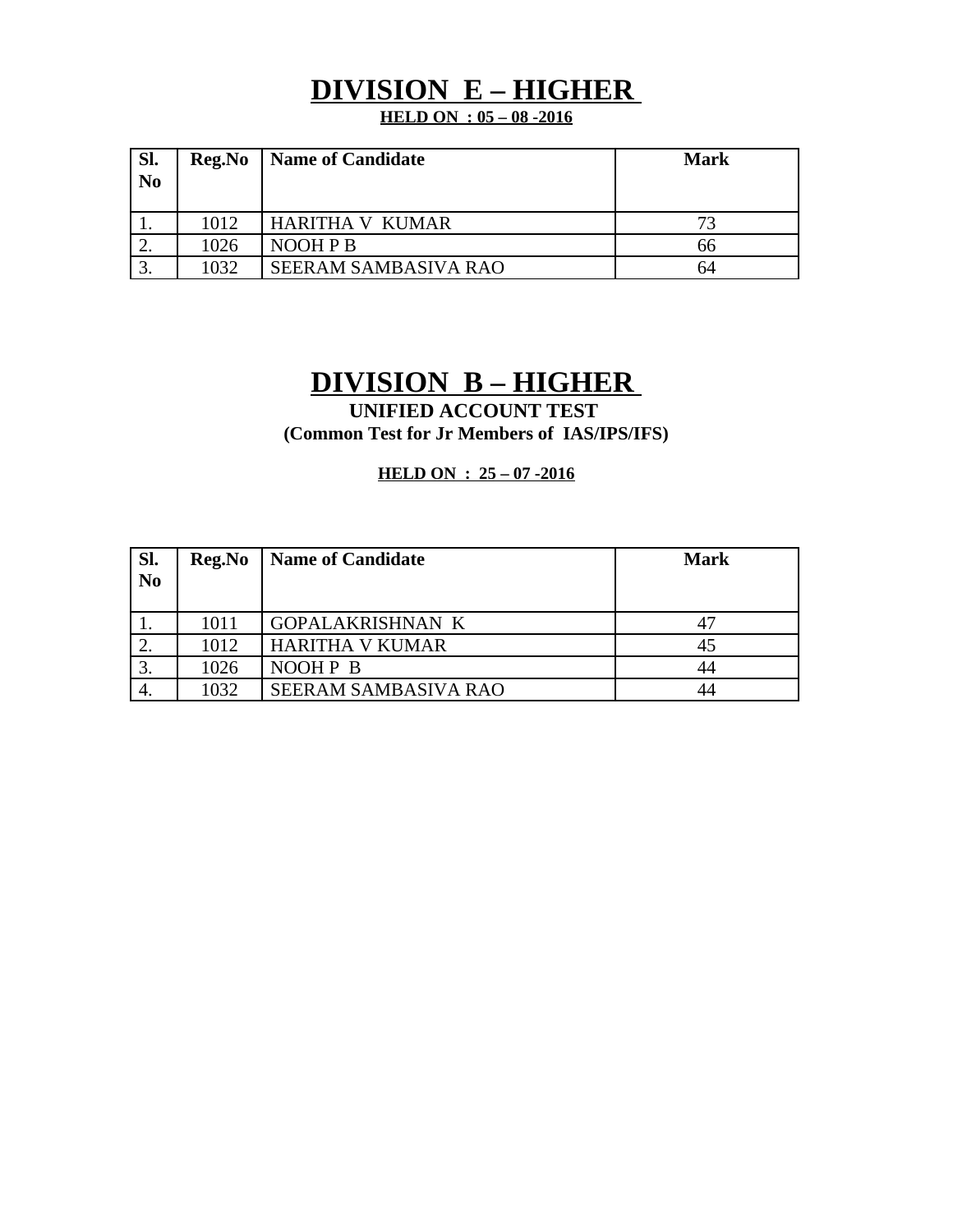### **DEPARTMENTAL TEST FOR JUNIOR MEMBERS OF IPS - MARCH 2016**

#### **POLICE DEPARTMENTAL ORDERS HELD ON 22 – 07 - 2016**

| Sl.<br>N <sub>0</sub> | Reg.No | <b>Name of Candidate</b> | <b>Mark</b> |
|-----------------------|--------|--------------------------|-------------|
|                       | 1010   | <b>G SIVA VIKRAM IPS</b> | 66          |
|                       | 1013   | HIMENDRANATH J           | 61          |
|                       | 1017   | <b>KARUPPASAMY R</b>     | 64          |
|                       | 1020   | <b>MERIN JOSEPH IPS</b>  | 56          |

# **SPECIAL & LOCAL LAW**

**HELD ON 23 – 07 - 2016**

| SI.<br>N <sub>0</sub> | Reg.No | Name of Candidate       | <b>Mark</b> |
|-----------------------|--------|-------------------------|-------------|
|                       | 1013   | HIMENDRANATH J          | 56          |
|                       | 1017   | <b>KARUPPASAMY R</b>    | 57          |
|                       | 1020   | <b>MERIN JOSEPH IPS</b> |             |

# **DIVISION B – HIGHER**

**UNIFIED ACCOUNT TEST (Common Test for Jr Members of IAS/IPS/IFS)**

#### **HELD ON : 25 – 07 -2016**

| SI.<br>N <sub>0</sub> | Reg.No | Name of Candidate       | Mark |
|-----------------------|--------|-------------------------|------|
| <b>. .</b>            | 1017   | <b>KARUPPASAMY R</b>    |      |
| <u>.</u>              | 1020   | <b>MERIN JOSEPH IPS</b> |      |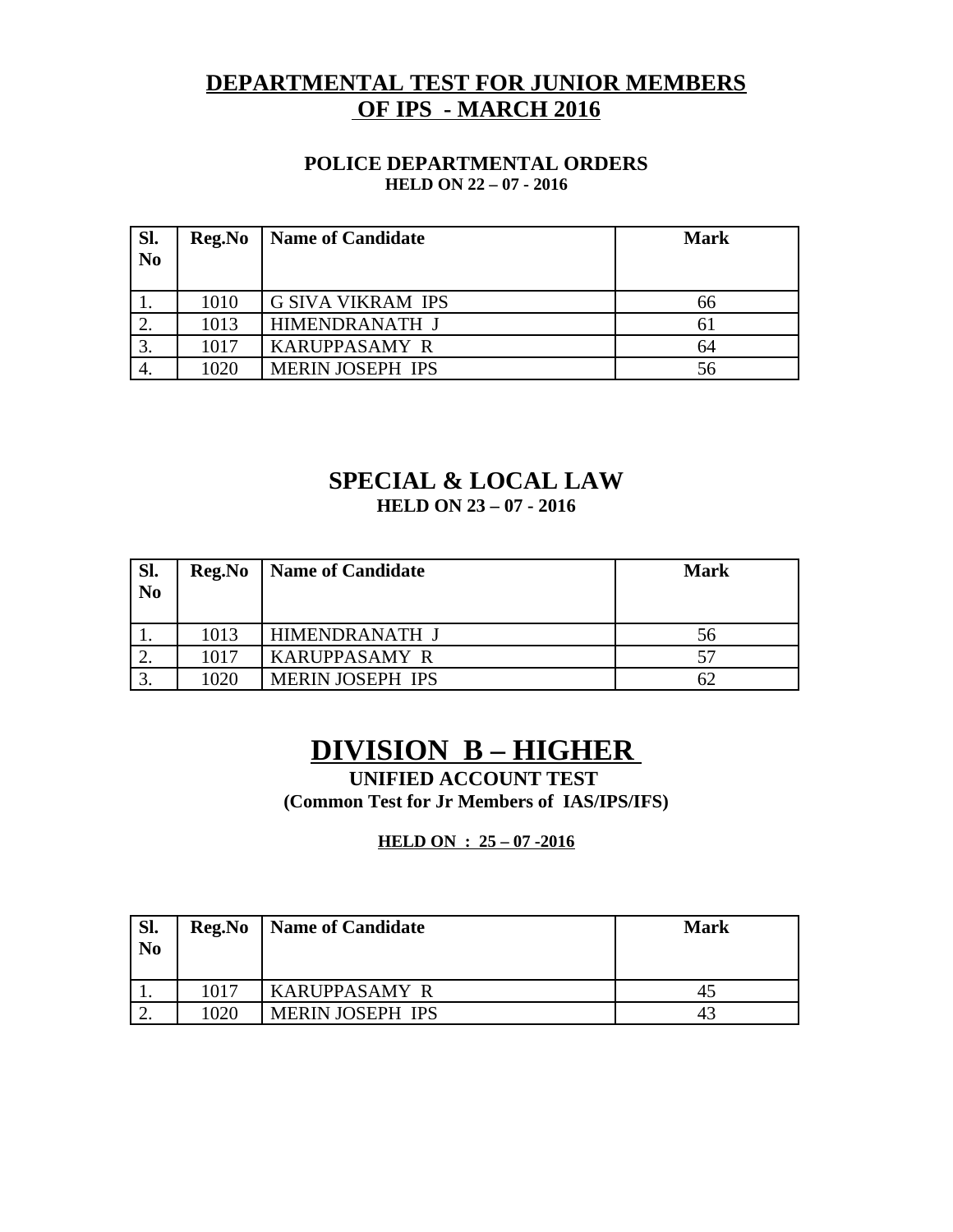### **DEPARTMENTAL TEST FOR JUNIOR MEMBERS OF IFS - MARCH 2016**

#### **PAPER I - GENERAL LAW HELD ON 21 – 07 - 2016**

| Sl.<br>N <sub>o</sub> | Reg.No | <b>Name of Candidate</b>    | <b>Mark</b> |
|-----------------------|--------|-----------------------------|-------------|
|                       | 1019   | MEENAKSHI C                 | 55          |
|                       | 1027   | PATIL SUYOG SUBHASHRAO      | 57          |
|                       | 1031   | SAMUEL VANLALNGHETA PACHUAU | 56          |
|                       | 1034   | WARKAD YOGESH NILKANTH      | 60          |

### **PAPER II - FOREST LAW**

**HELD ON 22 – 07 - 2016**

| Sl.<br>N <sub>0</sub> | Reg.No | Name of Candidate           | Mark |
|-----------------------|--------|-----------------------------|------|
|                       | 1019   | MEENAKSHI C                 | 76.5 |
|                       | 1031   | SAMUEL VANLALNGHETA PACHUAU | 76   |
|                       | 1034   | WARKAD YOGESH NILKANTH      | 70   |

## **PAPER III - PROCEDURE**

**HELD ON 23 – 07 - 2016**

| SI.<br>N <sub>0</sub> | Reg.No | <b>Name of Candidate</b>    | <b>Mark</b> |
|-----------------------|--------|-----------------------------|-------------|
|                       | 1019   | MEENAKSHI C                 | 69.5        |
|                       | 1031   | SAMUEL VANLALNGHETA PACHUAU | 67.5        |
|                       | 1034   | WARKAD YOGESH NILKANTH      | 75          |